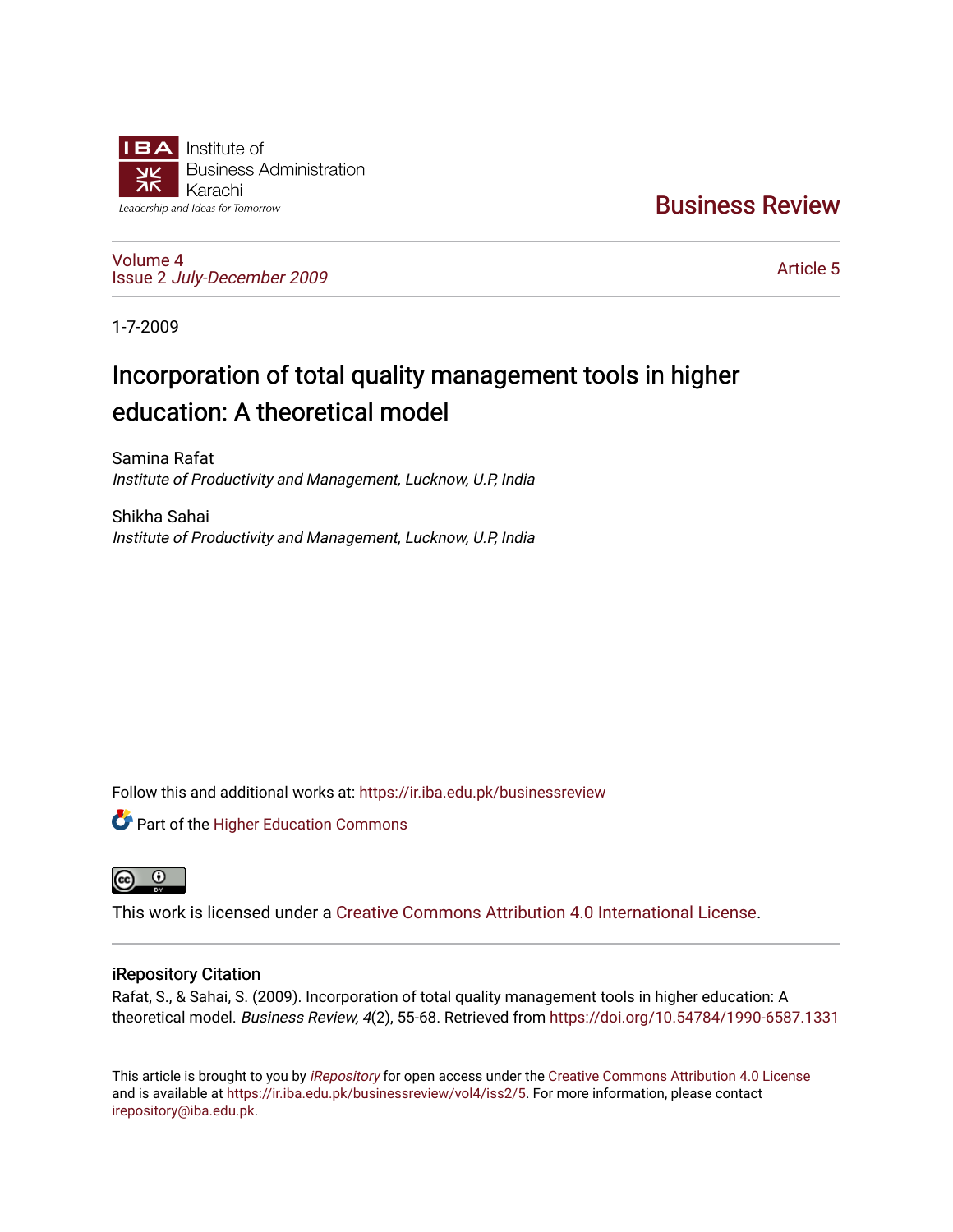Business Review – Volume 4 Number 2

July - December 2009

# **ARTICLE**

# **Incorporation of Total Quality Management Tools** in Higher Education: A Theoretical Model

Samina Rafat, Shikha Sahai Institute of Productivity and Management, Lucknow, U.P., India

# **ABSTRACT**

In the context of higher education, striving for high quality is not a new strategy. Institutions have always held academic excellence and high quality as the highest goals. Achieving these goals was easier in a time of abundant resources and favorable demographics. But the environment has changed now. Institutions are now facing decreasing enrollments and revenues while costs and competition for students are increasing. There is an ever-rising need to satisfy the students with quality education in order to attract, develop and retain them. To address the above issue we propose a model for incorporating total quality management tools in higher education. The model introduced in this research paper is based on the systems approach to Total Quality Management. It first puts forward the key determinants of the Input, Process and Output for 'The Education System' and it then incorporates Total Quality Management Tools for all these important determinants.

KEYWORDS: TQM, Systems Approach, Higher Education JEL CODE: M00

# **INTRODUCTION**

Education Sector is in the transition phase all over the world. Avdjieva and Wilson (2002) suggest, Higher Education Institutions (HEIs) which are regarded as organizations of learning are now required to become learning organizations, where internal stakeholders also interpret and assess the quality of higher education provision. There is a shift away from old models where students were considered as passive recipients of teachers, absorbing information in an uncritical way to a growing enthusiasm for active, independent learning, which encouraged participation, questioning and reasoning. The modern educators believe that education is not just meant to impart knowledge and information but it should also incorporate the attitude of life long learning amongst the students. To maintain these expectations of modern times, the quality has become the key to success for all the educational institutions. It is for this reason that TQM wave has finally hit the higher education sector.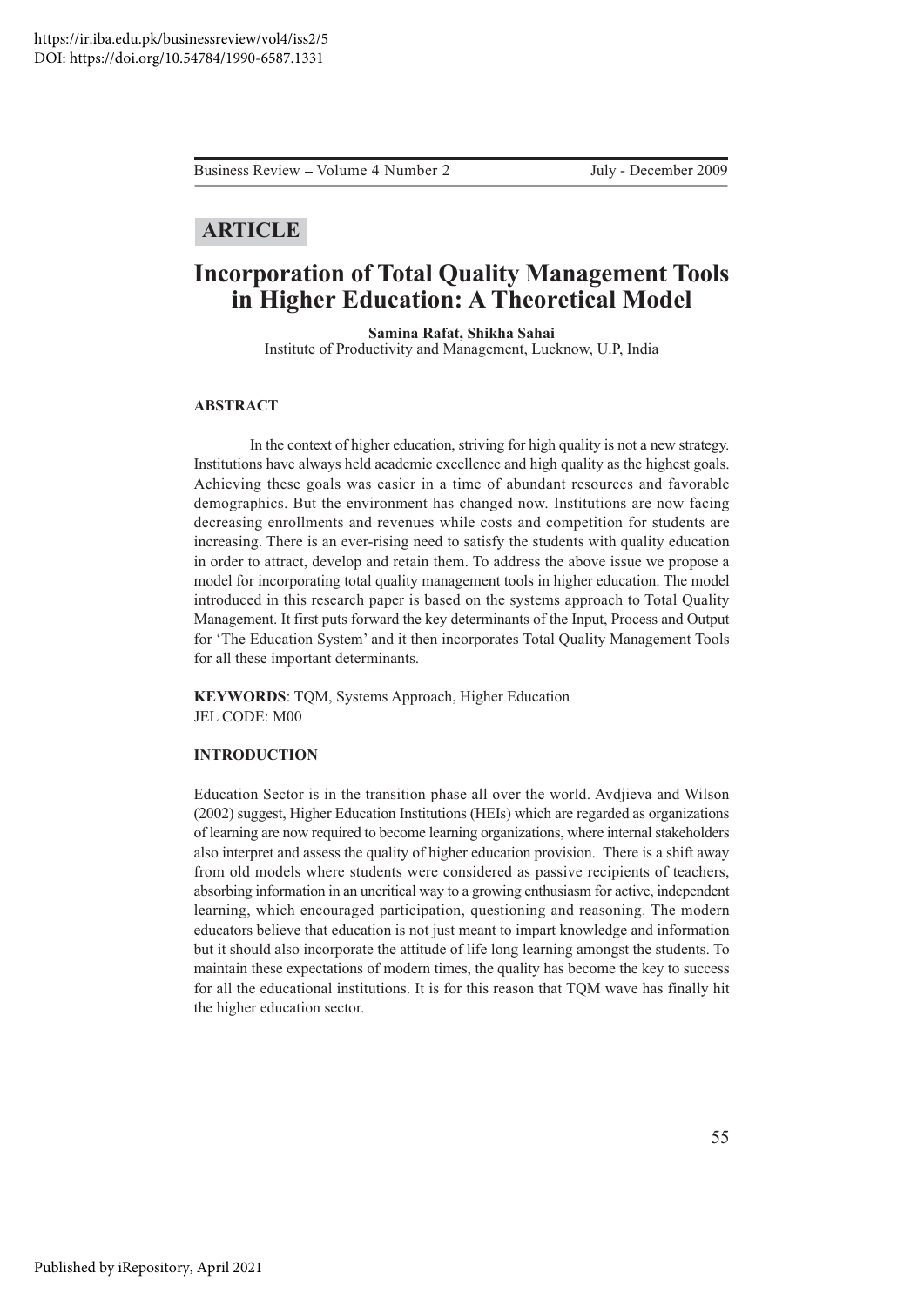# **REVIEW OF LITERATURE**

Total Quality Management (TQM) is a management philosophy that focuses on perpetual process enhancement through the prevention of problems and errors. It requires continual monitoring and control process, performance and quality, the placing of the customer at the summit of attention as well as a sense of awareness, commitment and involvement on the part of management, all the workers, the customers and suppliers (Waks and Moti, 1999).

Lewis and Smith (1994) with a closer perspective to higher education, define TQM as a concept introduced by business and industry to establish standards and techniques that ensure the quality of products leaving and reaching firms through continuous actions rather than through one final inspection. It relies on the experiences, expertise and commitment of all members of an organization to improve the process by which customers are served.

Harvey and Knight (1996) suggest that quality can be broken down into five different but related dimensions: quality as exceptional (e.g. high standards), quality as consistency (e.g. zero defect) quality as fitness for purpose (fitting customer specifications, quality as value for money and quality as transformative (an ongoing process that includes empowerment and enhancement of the customer satisfaction). Engelkemeyer (1993) categorizes the shortcomings of the present higher education system as poor teaching, anachronistic programs, incoherent curricula, excessive price and growing and inefficient administrative bureaucracies. All these factors undermine the quality of education in an institution.

There are different models built to establish TQM in the field of higher education. Pounder (2002) describes a Hong Kong study, which developed organizational effectiveness self-rating scales for higher education. Behavioral examples were generated and participants were requested to provide examples for good, average and poor institutional behavior. But the attempt to develop a one-dimensional scale for quality led to the generation of series of behavioral examples, which reflected only the specific perceptions quality held by the providers of the examples.

The paradigm shift in higher education has come up with its arguments on the appropriateness of TQM philosophy to higher education. Two of the advocates of appropriateness issue are Lewis and Smith (1994). In their book, after the discussion of the issue, they exemplify the implementation of TQM at Ohio State University. According to them, principles and concepts of total quality are compatible with the best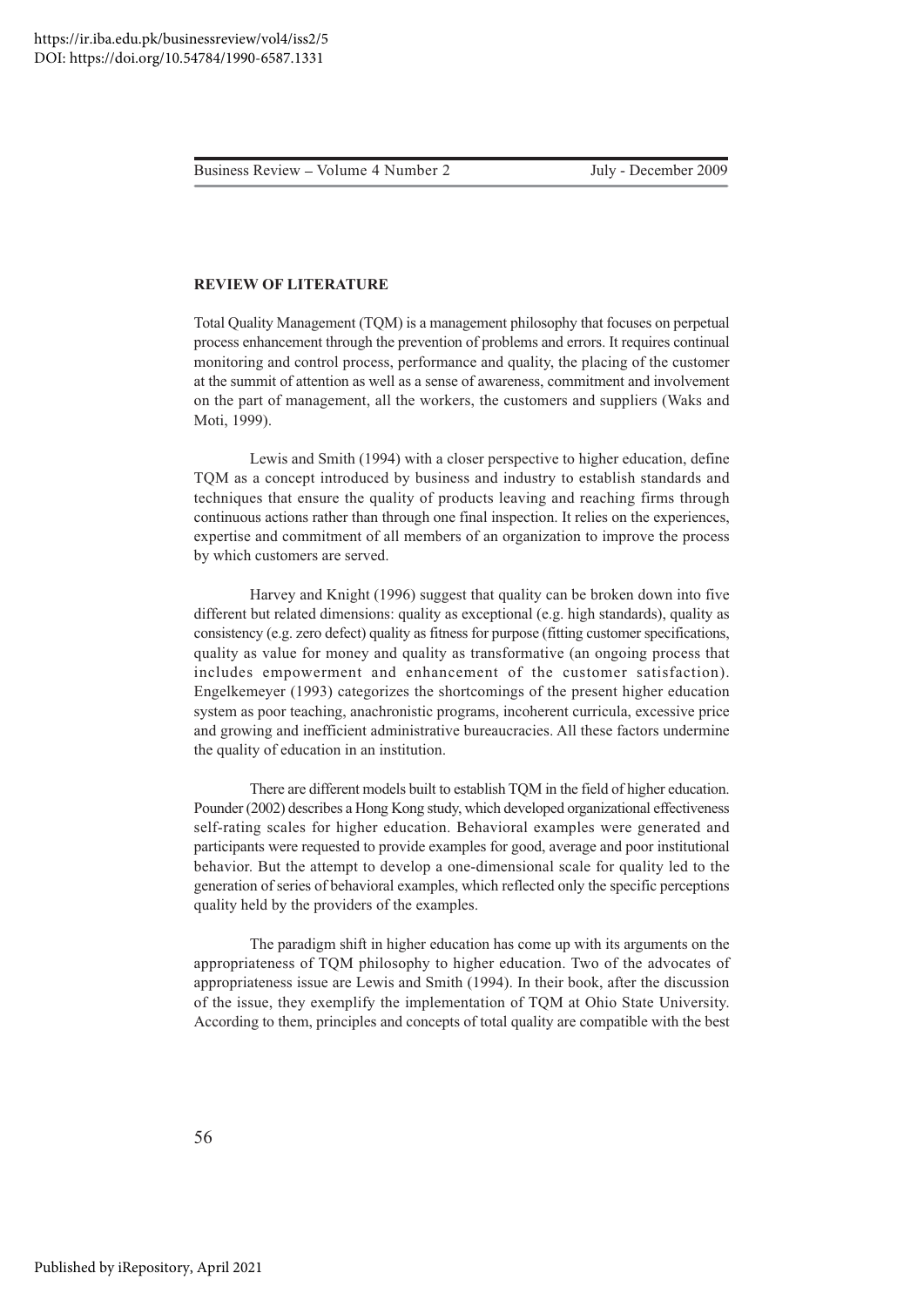Business Review – Volume 4 Number 2 and 1988 and 1988 July - December 2009

tradition and practices of higher education. The underlying philosophy, values, and norms reflected in total quality and continuous improvement are appropriate to higher education. These include  $(1)$  an emphasis on service;  $(2)$  anticipating and meeting the needs and expectations of the constituents; (3) recognizing and improving transformation processes and systems; (4) implementing teamwork and collaboration; (5) instituting management based on leadership, knowledge-based decisions, and involvement; (6) solving problems based on systematic identification of facts and the use of feedback systems and statistical methods or tools; and  $(7)$  implementing a genuine respect for and development of human resources- the people who work in colleges and universities.

Similarly, Hackman and Wagerman (1995) stated that TQM as a management philosophy, has been proven to have convergent validity by way of consisting of a common set of assumptions and practices as it is being practiced in various organizations. Many TQM models, which are based on these assumptions and principles, exist in higher education institutions in many parts of the world. For the application of TQM principles in institutions of higher education, Seymour and Collett (1992) point out the varying levels of visibility among three approaches to implementation. They suggest that the high-visibility "cascade" model may be appropriate at smaller institutions where everything tends to be highly visible. Large campuses, however, are fragmented into specialized academic disciplines and autonomous centers and research units; therefore they may opt for the low-key visibility more common with the "infection" model. The "loose-tight" model, which combines low-key and high-visibility, may be most appropriate for a number of institutions that have a more "middle of the road" approach to TQM. The most important thing is that whichever implementation model is employed, it should be appropriately linked to the "Institution's mission, its culture, its strengths and weaknesses, its opportunities and threats, and the number and location of change agents and would-be champions".

Sutcliffe and Pollock (1992) allude to similar strategies as they discuss the Implementation of TQM in institutions of higher education. They suggest that "Implementation begins with the drawing up of a quality policy statement and the establishment of an organizational framework for both managing and encouraging the Involvement of all parties in attaining quality through teamwork". They recommend that all workers throughout the institution be trained in quality assurance methods, problem solving techniques, and communication and that evaluation occurs at all levels and include the customers' perceptions as well. Many other TQM models based on the TQM philosophy and principles exist in the world.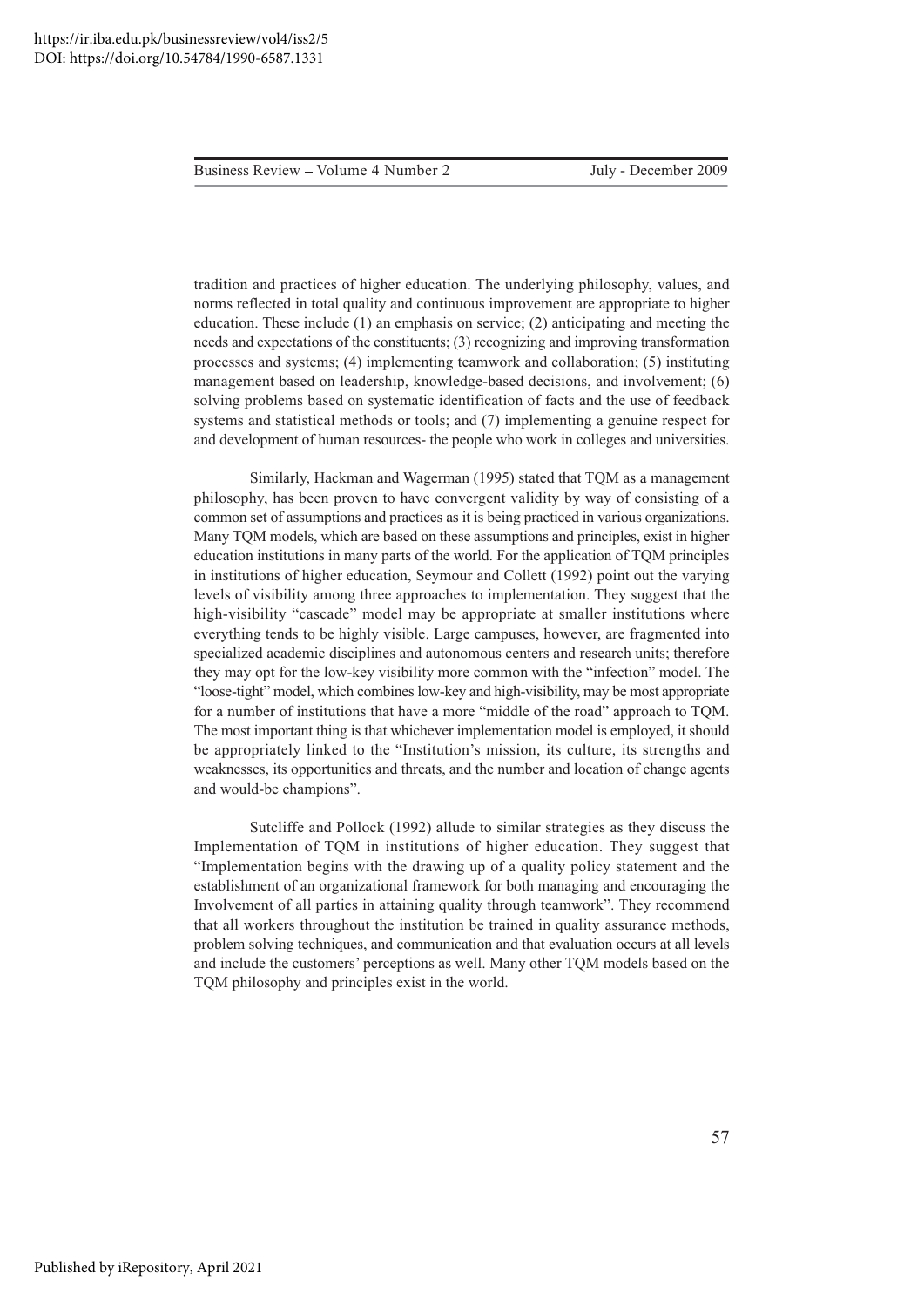# **THE MODEL**

The model developed in this research paper relied on the following approaches

- -• Systems approach to education in which decisions are made about the input, process and output. At the broadest level, education quality can be viewed as a set of elements that constitute the input, process and output of the education system and provides services that completely satisfy both internal and external constituencies by meeting their explicit and implicit expectations (Cheng and Tam, 1997) If higher education is viewed as a system then any quality management programme must therefore assess input, process and outputs.
- -• Cheng and Tam (1997) also identified both internal and external stakeholders in the quality management process. Current students and front line staff are internal constituents whereas employers, government bodies, institutional management, prospective students and professional bodies are external stakeholders. These stakeholders have disparate definitions of quality as well as different preferences for how quality is assessed.
- -• The Model incorporates contemporary TQM tools: benchmarking, Quality audits, quality circles, empowerment, Standard of procedures, Continuous improvement, Pareto analysis.
- -• As for the principal and concepts, Deming's ten major categories of judgment, relevant standards of ISO 9000, specifications emancipated by All India Council For Technical Education for Technology and management led to the conceptualization process. Each determinant has been carefully examined in the sense of practicability, reasonability, attainability and research ability.

This research paper has considered higher education as a system and is mainly based on the research and analysis of current models, contemporary TQM tools that could be used by higher education services and the demands of higher education.

We now present our *'education system model'*, which will identify the key determinants of the education system, and then we will step by step incorporate TQM tools for all the key determinants. The TQM tools that have been used in this model are: Benchmarking, quality audits, continuous improvement, and empowerment & Pareto analysis.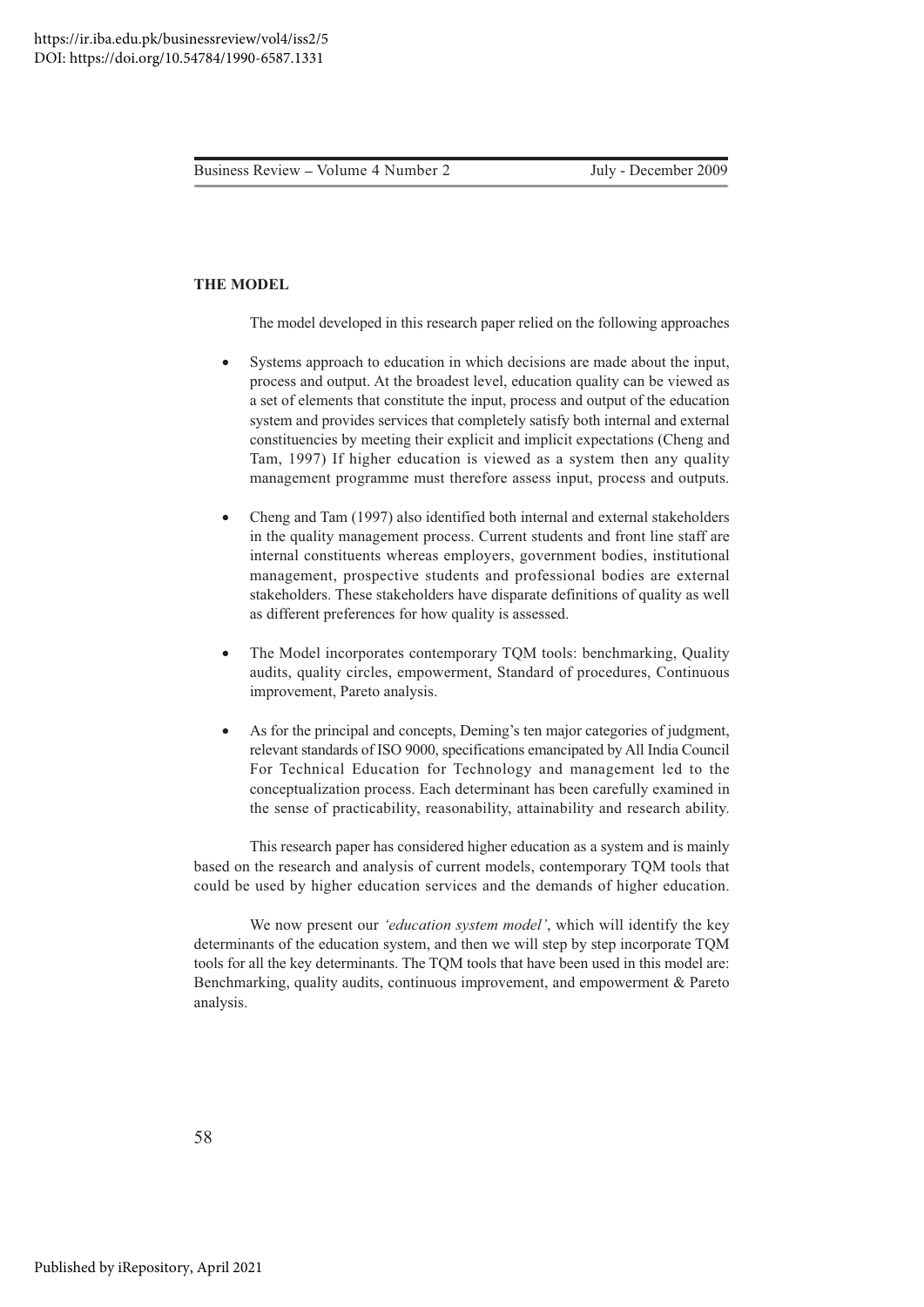Business Review – Volume 4 Number 2

# THE EDUCATION SYSTEM

The education system is influenced by and influences the external environment. The key determinants of the external environment are the society, industry, government & prospective students. These determinants provide input to the 'education system' in the form of personnel (students  $&$  faculty), technology (support material  $&$  equipment) & finance (Capital). The inputs go into the transformation process whereby they have to pass through a rigorous curriculum design & development, delivery (delivery comes through Essential services delivered by faculty, facilitating Services & Supporting Services) and development of the two important resources of the institution (Students & faculty). This systems output are in the form of non-monetary gain (enlightened society) environment), students career progression & faculty career progression & profit to the institution  $&$  non-monetary). This system like any other systems is enriched with a feedback mechanism.

The Following are the determinants of The INPUT-THROUGHPUT-OUTPUT-FEEDBACK of an education system:

- a) Input of
	- Students & Faculty  $\bullet$
	- Technology
	- Capital
- b) Throughput (Transformation process) through
	- -- Curriculum Design & Development
	- -- Delivery is through
	- Essential Services (Faculty imparting Knowledge Skills & Attitude  $\bullet$ to students)
	- Facilitating Services (Management/Administration, Placements,  $\bullet$ Library, Computer Labs & other labs)
	- Support Services (House Keeping, counseling, Service Scape) -- Development is through
	- Students development programmes
	- **Faculty Development programmes**
- c) Out put of
	- **Enlightened Society**
	- Students Career progression & Faculty Career progression
	- Profit To The Institution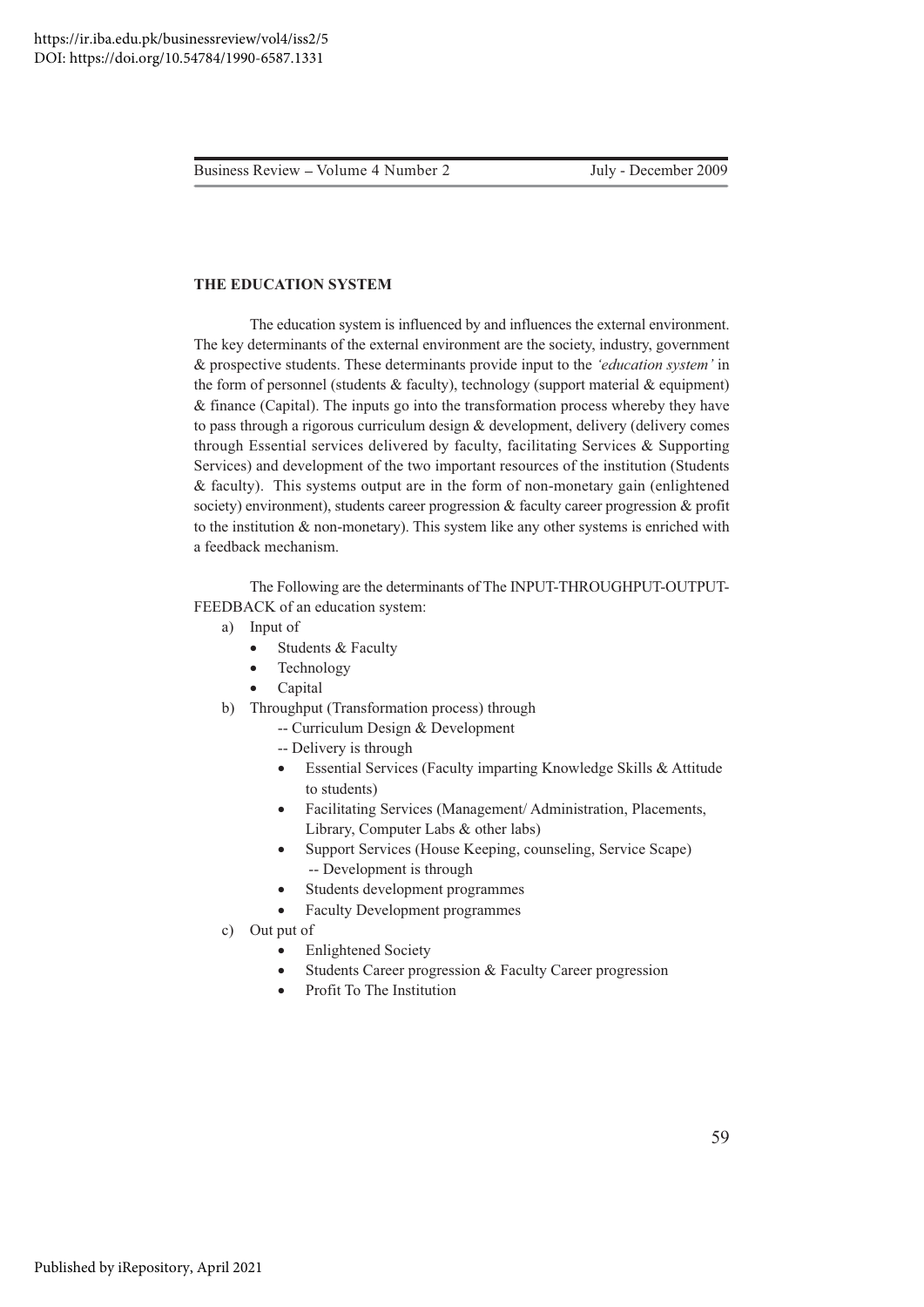- d) Feedback is through
	- $\bullet$ • Satisfaction Survey of Students, Parents, Alumni & Industry

Now we would discuss only the *key determinants* of the INPUT-PROCESS-OUTPUT of the education system where we have suggested TQM tools for quality improvement:

# 1. Entry of Students (Input)

Student at the input stage has just joined the 'system'. The role of TQM is to apply stringent procedure, which involves thorough screening and sieving of the candidates before selecting him. The important determinants that need to be taken into consideration are:

- $\bullet$ · Past Academic Performance
- $\bullet$ • Knowledge cum Aptitude Tests
- $\bullet$ • Demographic profile including Age, Past Work Experience &
- -Personal Interview

# **2. Entry of Faculty (Input)**

For selecting the team of knowledge disseminators (faculty) institutions should make the recruitment of faculty members by selecting the best of the talents from the industry. For this they need to consider following parameters

- $\bullet$ Job Description & Job Specification
- -Demography
- -Psychograph
- $\bullet$ Past Experience
- -Performance Test
- -• Academic Achievements

#### **3. Curriculum Design & Development (Transformation process)**

Main elements of Curriculum Design & Development include:

- -Programme Structure
- -No. Of semesters in each year
- $\bullet$ No. Of papers in each semester
- $\bullet$ • Course syllabi of each paper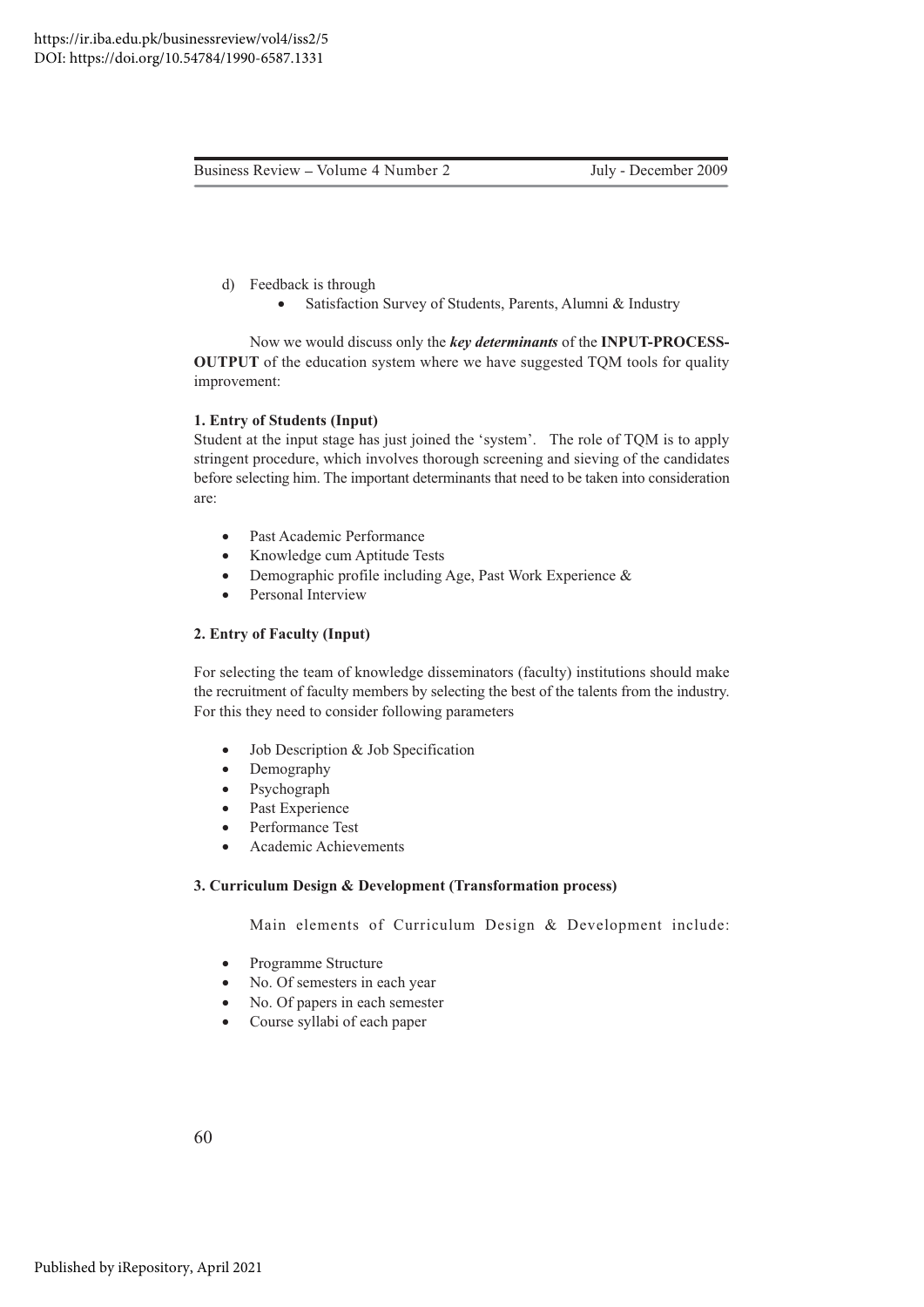The role of TQM at this stage would mean developing contemporary programmes and courses that are revised periodically by benchmarking industries needs  $\&$  expectations.

# **4. Essential Services (Delivery)**

Disseminating knowledge, imparting skills and building positive attitude are the Essential Services to be provided to the students (customers). The key resource providing these essential services is the core faculty of the institutions and hence the institution needs to concentrate the most on the quality of its faculty. This requires recruiting the best of the faculty members from the industry, continuous up gradations and development of the faculty members and a close interaction between the faculty members and the management of the organization. Continuous progression and monitoring of faculty is a must to deliver the service (education here). Faculty progression and monitoring has been discussed later in the paper.

# **5. Facilitating Services (Delivery)**

Facilitating services include management/ administration, library, computer labs and other labs (IF any). Now we discuss the key determinants of these facilitating services and we suggest TQM tools for improving their quality.

### a) Management/Administration

On the one hand management is an important stakeholder of the education system and on the other the successful running of the institution is dependent on a visionary management. The key determinants of management/administration are:

- $\bullet$ • Aligning Vision, mission and objectives of the organization with the changing market demands
- -• Administration of students, faculty and other staff
- $\bullet$ • Balancing the flow of Communication:
- $\bullet$ Decision making
- -Directing  $&$  controlling
- -• TQM tools for this variable would mean
- -• Quantification of objectives and goals to be achieved
- -Open communication
- -Decentralization of power
- -• Assessment and changes in organizational culture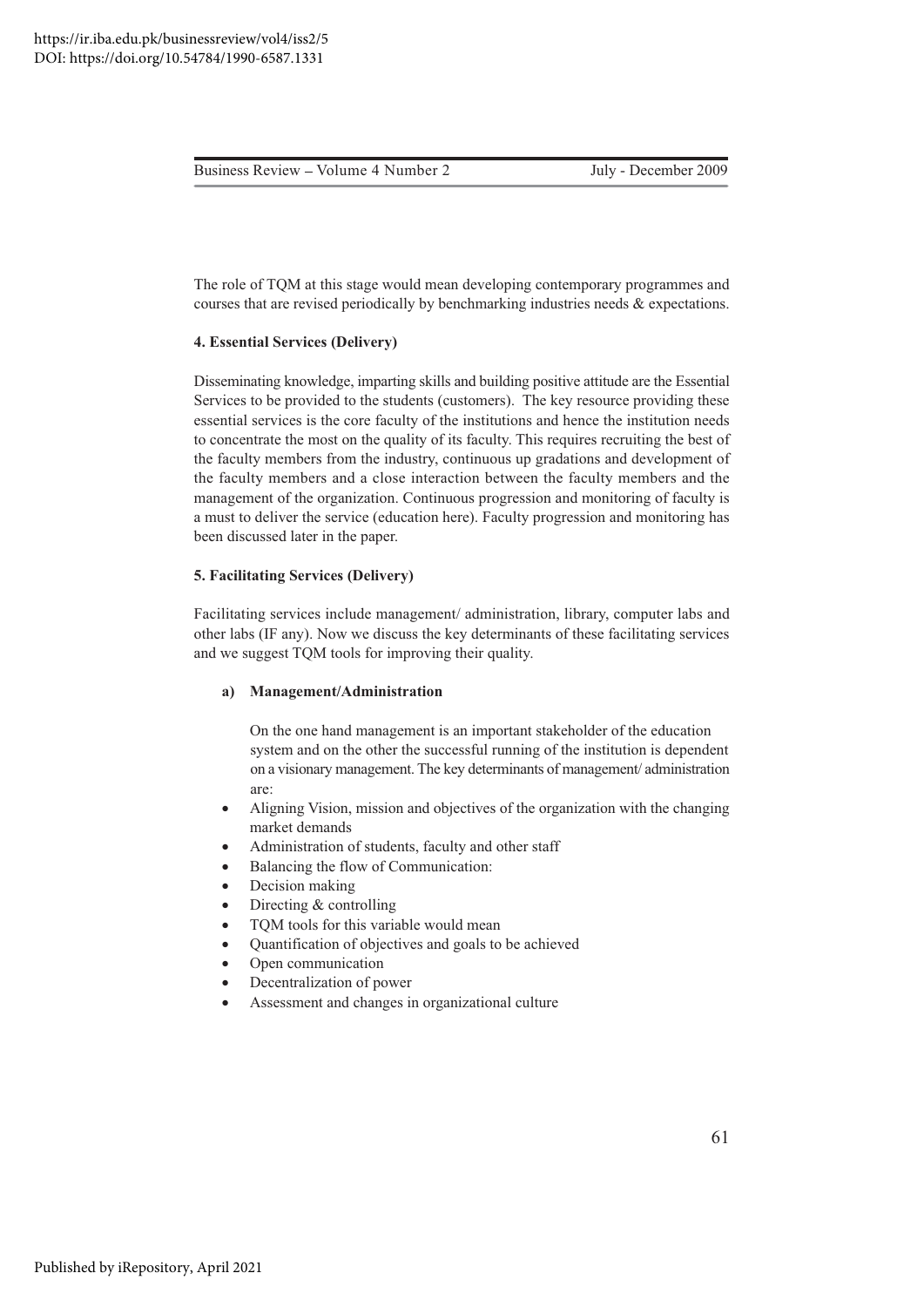- -• Faculty administration through audits on number of hours spent on teaching, on research, attendance and late coming
- -• Student's administration through audits on attendance, obedience and late coming.

#### **b**) Placements

Placements of students are a very important determinant for the success of any higher education system. The key variables to assess the success of placement services include:

- $\bullet$ • Number of companies that visited the campus
- -• Number of jobs offered
- -• Average minimum and maximum salary's offered
- -• Number of students joining universities and further research.
- $\bullet$ • TQM for this variable would mean continuous improvement in both and number of company's visiting, as well as in terms of salary.

# c) Library

A dynamic library is the demand of any modern institution. It is meant to provide/supplement the classroom learning. The key determinants of the library function are

- $\bullet$ • Books in adequate numbers
- -• Variety of books by different authors
- -• Continually growing library
- $\bullet$ Arrangement of books
- -• The TQM tool for this include
- $\bullet$ • Introduction of electronic library,
- -Benchmarking library softwares
- $\bullet$ • Quality audits on number of books and authors/ journals
- -• Number of books/ journals added per annum
- -• Number of damaged/ unreturned books and journals,
- -Space utilizations.
- d) Computer Lab: In the, modern learning institutions it is impossible to imagine imparting knowledge without the use of computers. The TQM tools for this service would include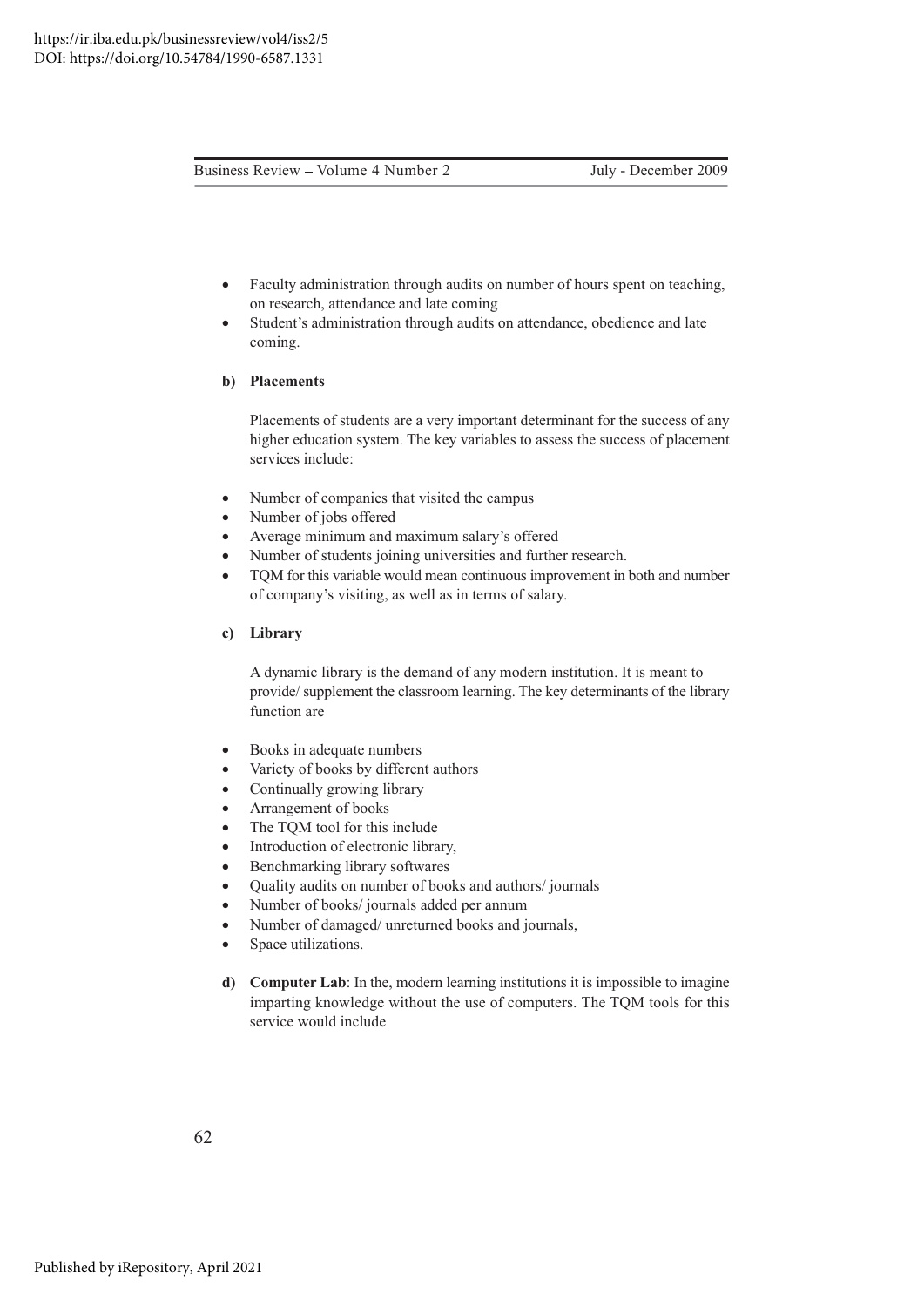- -• Benchmarking the hardwares and softwares available in the market
- -• Maintaining a low student to PC ratio
- $\bullet$ • Similarly other labs like science labs, behavioral labs need to benchmark the equipments as well as the availability of the equipments for the students.

### **6) Support Services (Delivery)**

Support services include continuous supply of counseling, housekeeping (electricity, photocopy machine, instructional equipments, stationery, and automated centralized telephone lines) and servicescape

TQM tools for support services are

- $\bullet$ • Quality audit to assess the current status of the support services
- -Benchmarking the support services available in external environment

### a) Counseling Cell

Counseling has become one of the essential services of an educational institution, it is meant to help advice and guide the students/ parents solve in solving student specific problems.

TQM for them would mean Audits and continuous improvements on

- $\bullet$ • Number of problems raised be students
- -• Number of students raising problems
- -• Number of problems solved

# **b**) House Keeping

House keeping is maintenance of the property and equipments of the institution. TQM for housekeeping would mean establishing quality circles that would keep a check on the determinants of housekeeping and would identify quality related problems with them and even solve those problems.

#### c) Servicescape

Servicescape includes both the exterior and interior décor of the institution. The key determinant of servicescape include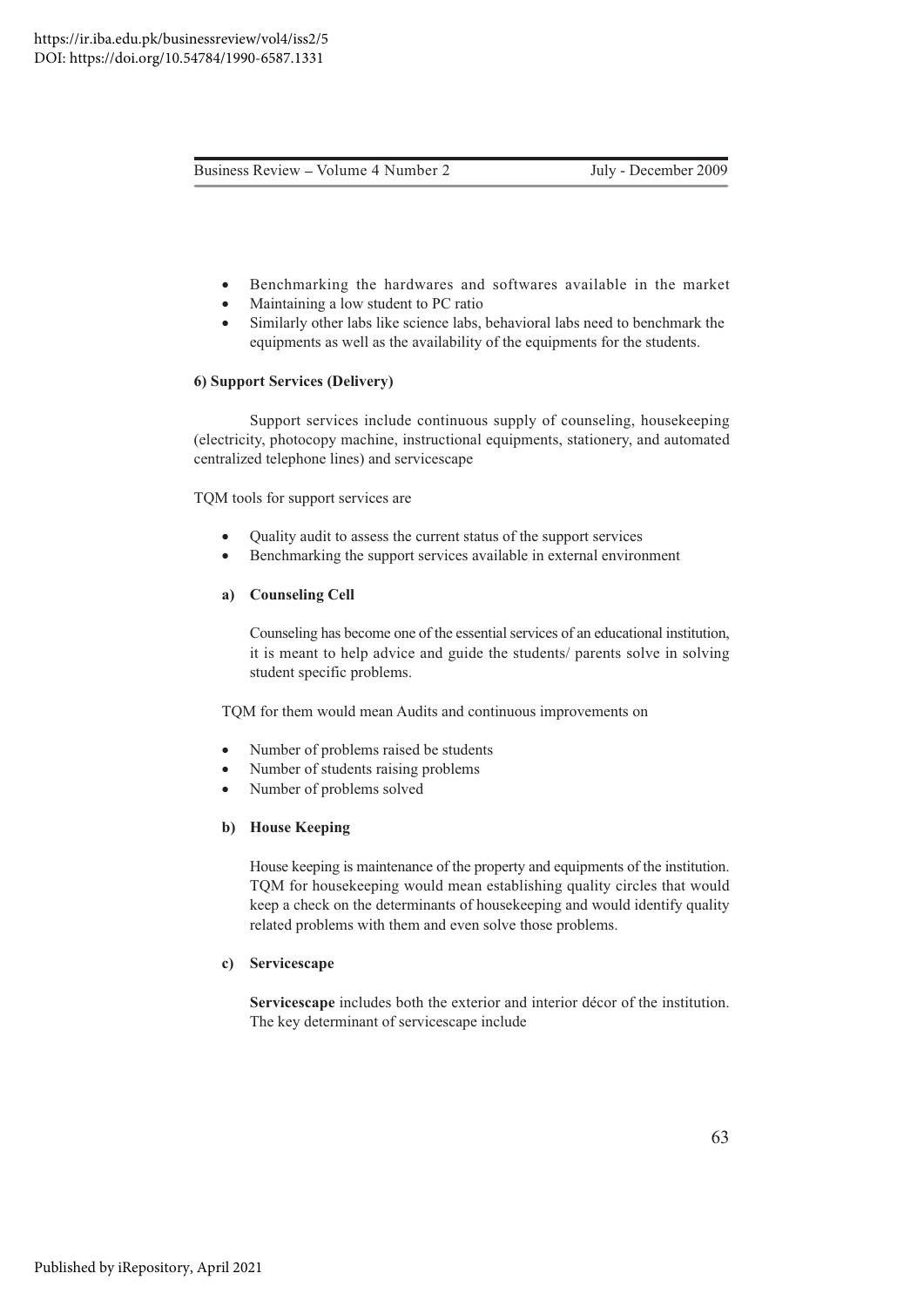#### 

- -• Building
- -• Landscape
- -Parking Area

# - *Internal*

- -Ambience
- -Décor
- -Air temperature
- -• Humidity
- -Physical Layout
- $\bullet$ Signage

TQM for servicescape would mean Quality Audits, Quality Circle & continuous improvement in both the external and internal scape keeping cost constraints into consideration.

# **7) Monitoring (Transformation)**

- a) Student Development Programmes
- -• Behavioral & Attitudinal training
- $\bullet$ • Personality development programmes
- b) Faculty development Programmes to include
- $\bullet$ • Training on the new Theories & principles of the concerned subject
- $\bullet$ • Training on the new pedagogy system
- -• Training on the new technology and its use in teaching

TQM for the above variables are: Histograms to compare frequency of the present development programmes with the previous development programmes for both faculty as well as students; Quality circles of students and faculty can be formed to assess the improvements required in the quality of programmes delivered to them.

# 8) Student progression is to be monitored on the following

- -• Assimilating knowledge
- $\bullet$ • Ability to use the knowledge assimilated
- $\bullet$ Development of skills  $\&$  competency relevant to the programme /curriculum for which the student has enrolled himself.
- $\bullet$ • Development of positive attitude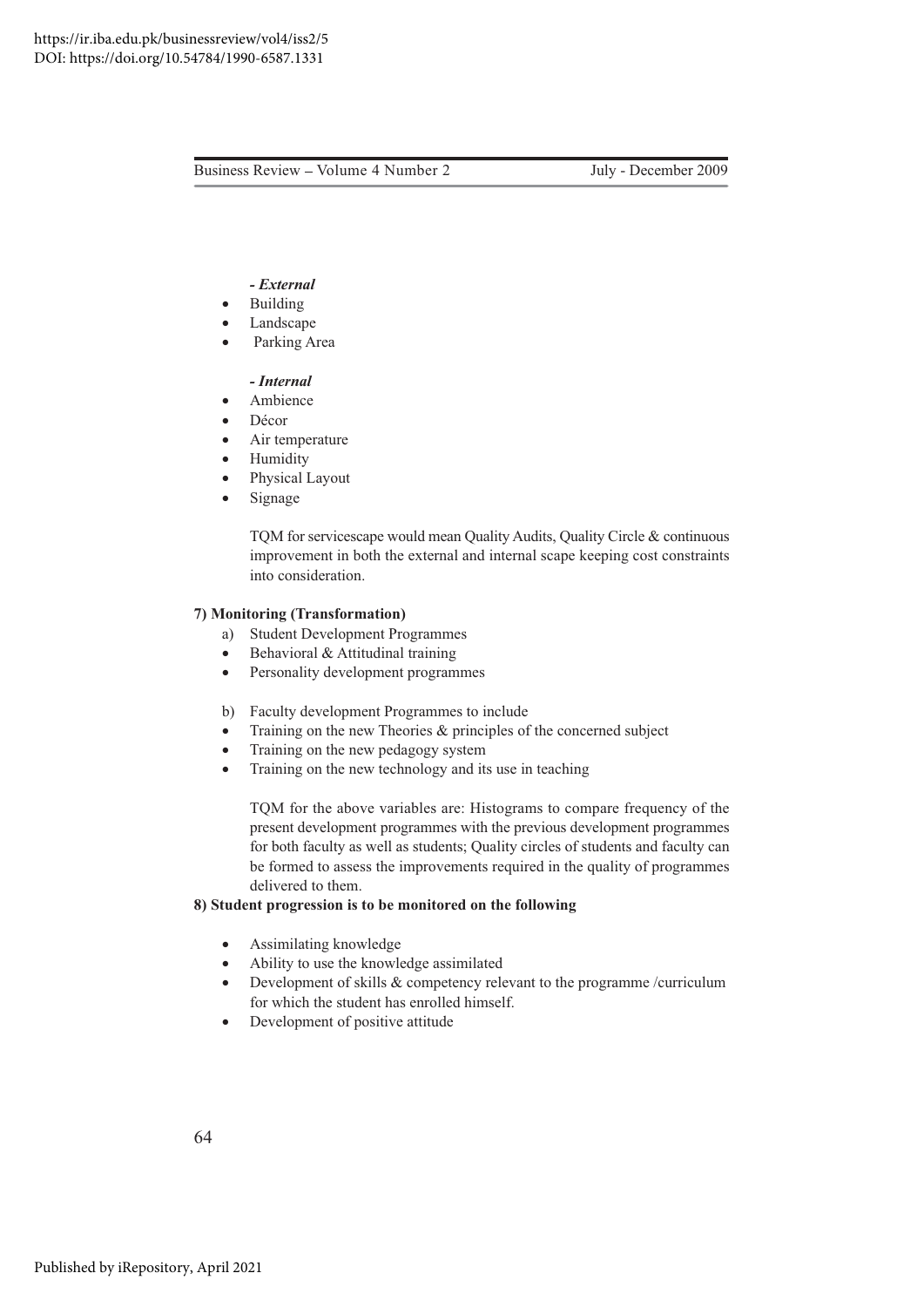Business Review – Volume 4 Number 2

July - December 2009

Student progression is reflected through

- Marks
- Pass Percentage
- Maximum, minimum and average marks of the students
- Drop outs  $\bullet$
- Failure Rate
- **Employment Achievement**
- No of students employed  $\bullet$
- No. Of students who opted for further research
- Maximum, minimum  $\&$  average salaries earned by the passing out students  $\bullet$
- Students (Alumni's) Career Progression
- Positions held/ promotions Received  $\bullet$
- Percentage increase in income.  $\bullet$

TQM for these variables would mean preparation of histograms and statistical bar graphs to find the trends (increase/ decrease from the previous years) in marks, success rate, drop out rate, number of jobs offered, change in the salary offered, no of students joining research/jobs.

# 9) Faculty Career progression

Faculty career progression is done on the basis of following criteria

- No. of hours spent on teaching  $&$  on research
- No of research papers & books published  $\bullet$
- No. of Faculty Development Programmes attended
- No. of papers presented in various seminars and conferences

TQM at this stage would mean audit of all the parameters mentioned above so that faculty can prepare their academic plan for the next year.

# 10) Feedback

Feedback is considered as a very important part of any system, feedback for education system would mean assessing the satisfaction level of students, parents, alumni and employers (who had recruited institutes students). TQM at this level could mean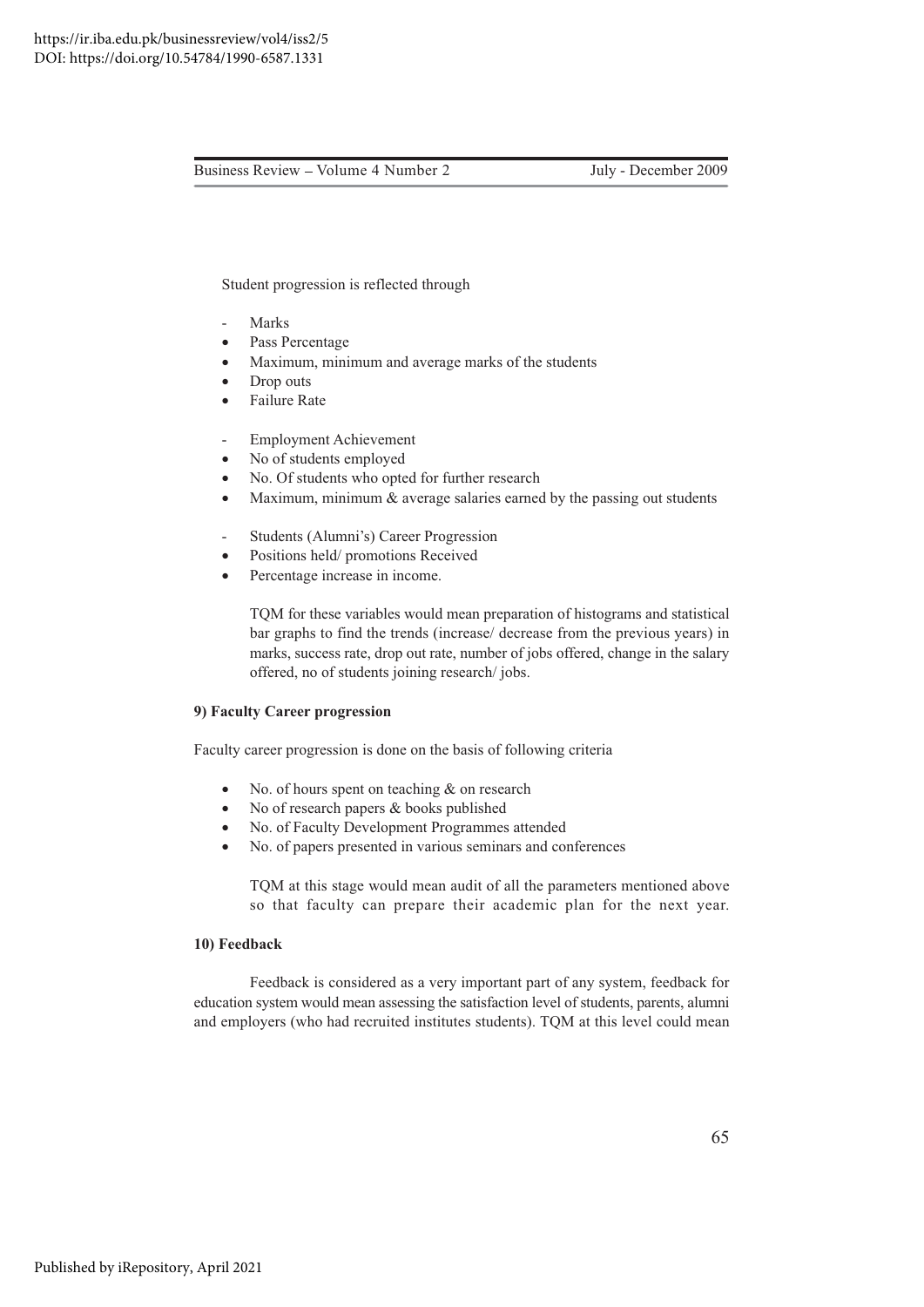development of Pareto Charts: in which the problems are being categorized from the least to the most. A number of problems will have common cause and when these common causes are plotted together on a histogram it can be seen that there are a few causes that are responsible for many problems. Once common cause of number of problems is being identified steps can be taken to overcome these problems.

# **CONCLUSION**

Total Quality Management (TQM) is a management philosophy that focuses on perpetual process enhancement through the prevention of problems and errors. It requires continual monitoring and control process, performance and quality, the placing of the customer. Total Quality Management (TQM) is an important movement that has gained increasing interest and application even in higher education over the past few years. Though several tools have been used to implement TQM in higher education but there is no systematic approach to implement it in the entire institution. Hence a pervasive model has been presented to implement TQM in higher education.

The model presented above considers 'education system' as an open system, which has permeable boundaries, and hence it affects and gets affected by the external boundary. The model has incorporated TQM only in those elements where the results would help in overall growth & sustainable development of an institution. The TQM tools used in the model range from: benchmarking, continuous improvement, quality audit, quality control, empowerment, histogram & pareto charts. It should be noted here that incorporating quality tools in higher education is a site-specific issue although there are some standards and procedure common to all. Quality assurance is not a concept having accepted as right or wrong. Each institution would establish its own methods and standards, however it is stated here that the comprehensive model can be used as a reference standard by management of higher education in which lies the significance of the model presented above.

### **Knowledge is All**

The Next Society will be a knowledge society. Knowledge will be its key resource, and knowledge workers will be the dominant group in its workforce. Its three main characteristics will be:

- Borderlessness, because knowledge travels even more effortlessly than money.
- Upward mobility, available to everyone through easily acquired formal education.
- The potential for failure as well as success. Anyone can acquire the "means of production," i.e., the knowledge required for the job, but not everyone can win. P.F. Drucker: Managing in the Next Society, PP. 237-238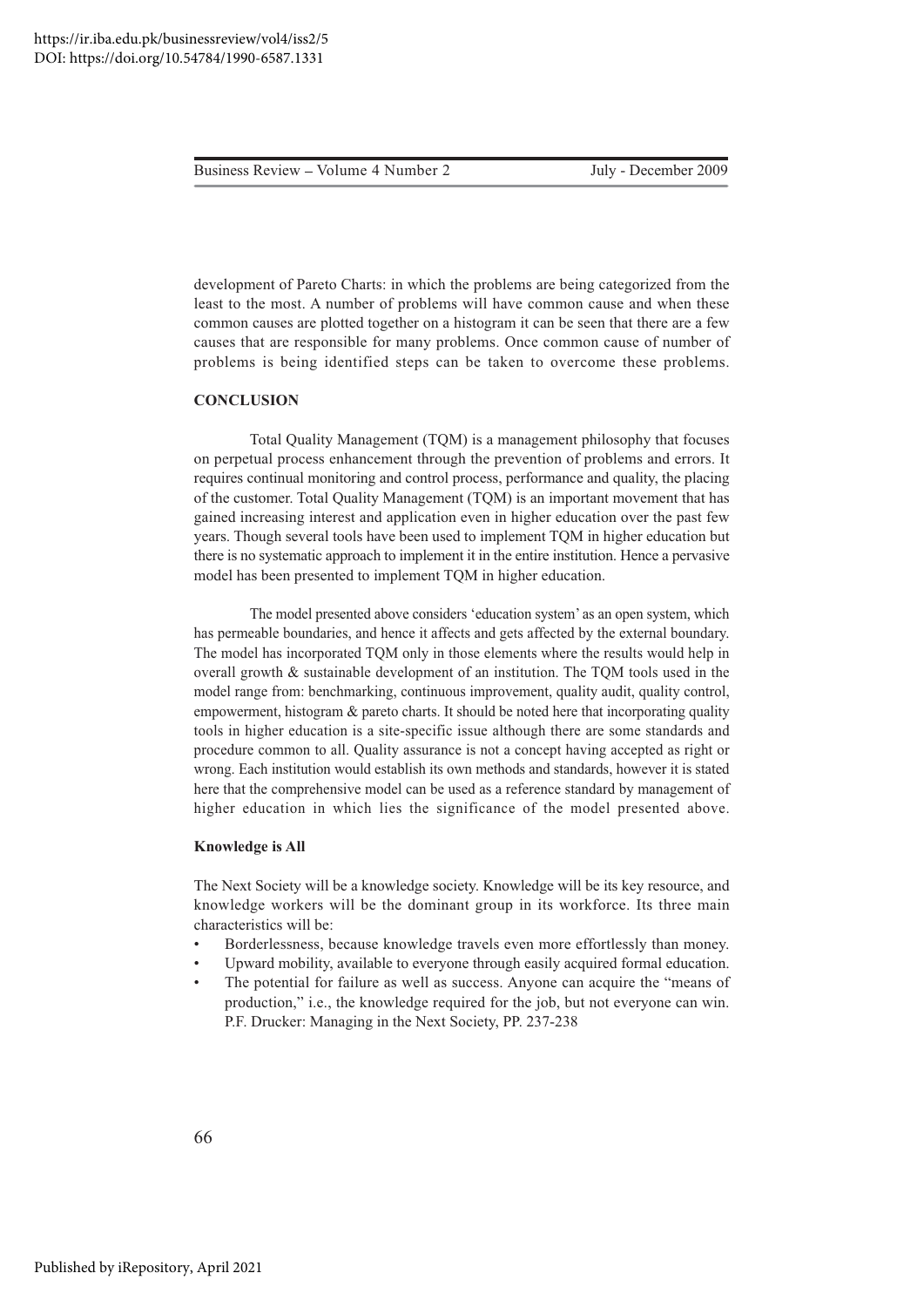Business Review - Volume 4 Number 2